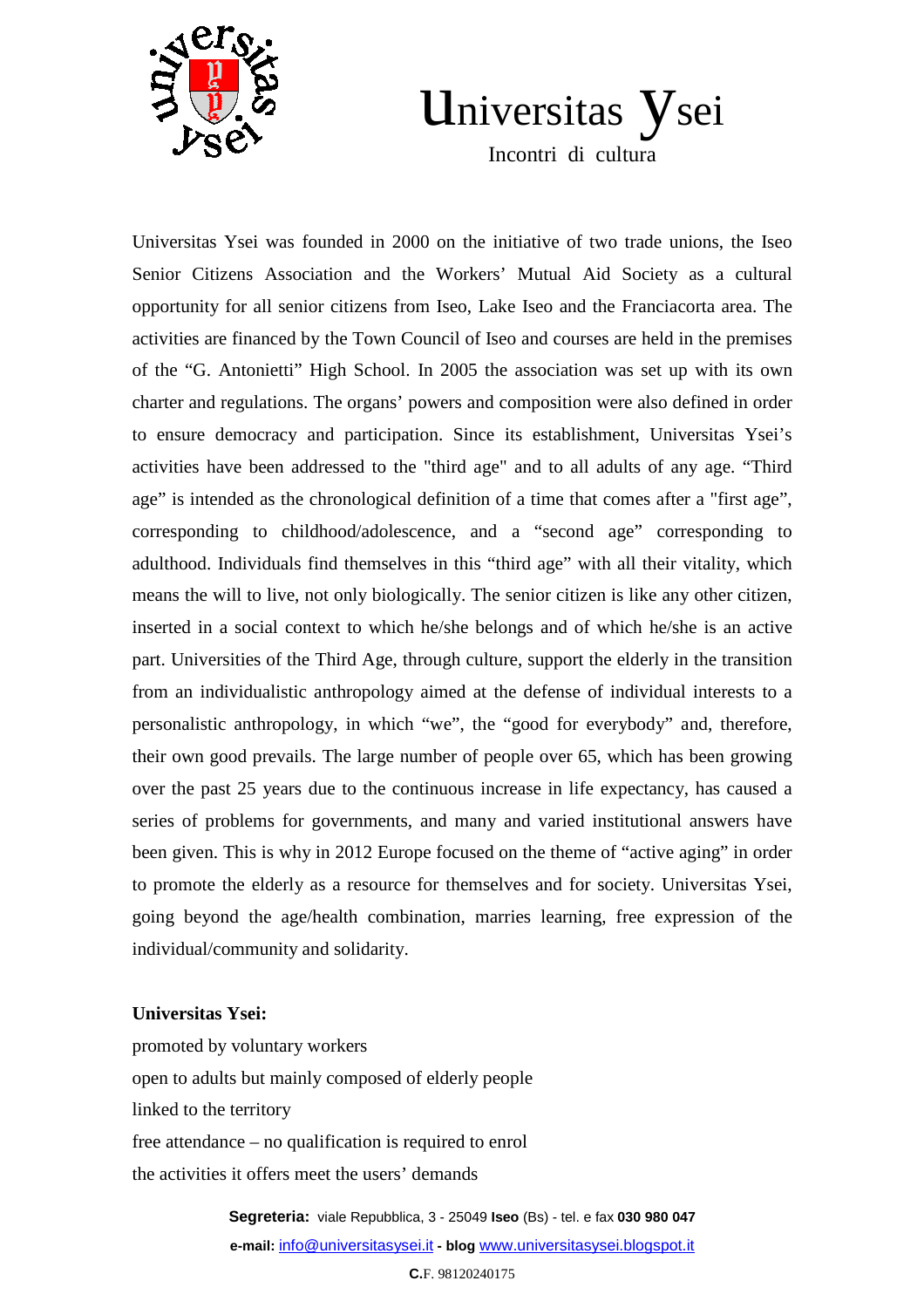

Universitas ysei

Incontri di cultura

## **Goals:**

- to widen people's cultural horizons, trying to make up for the knowledge that was sacrificed during the working phase or "second age";

- to convey, through the exchange of personal experiences and the participation in the social life of the community, anthropological culture: the country and family culture, which convey a sense of belonging;

- to retrieve the meaning of traditions thanks to history, art and literature;

- to encourage the learning of new communication and knowledge tools, such as IT and foreign languages;

- to open up to people of different ages in order to encourage a generational exchange.

*"The completeness of one's existence does not lie in self-fulfilment but in "selftranscendence", that is going out of oneself to rediscover oneself in "relationship".*  (G. Dal Ferro)

This educational principle is fully realised in the University of the Third Age, which represents, despite its differences on the national territory, the most structured offer both from an organizational point of view and for its educational offer.

The University of the Third Age thus represents an extraordinary opportunity of permanent education for the elderly, able to spur their cultural growth, social development and participation in the community.

The planning of Universitas Ysei's courses allows an organic organisation enabling multidisciplinary activities in order to offer stimulating interest fields as far as methodology and teaching tools are concerned.

Cultural area: literature, history, philosophy, psychology, ethics, IT, foreign languages, art, music, cinema.

External activities: guided tours of exhibitions, "La Scala" Theatre performances, artistic and cultural trips.